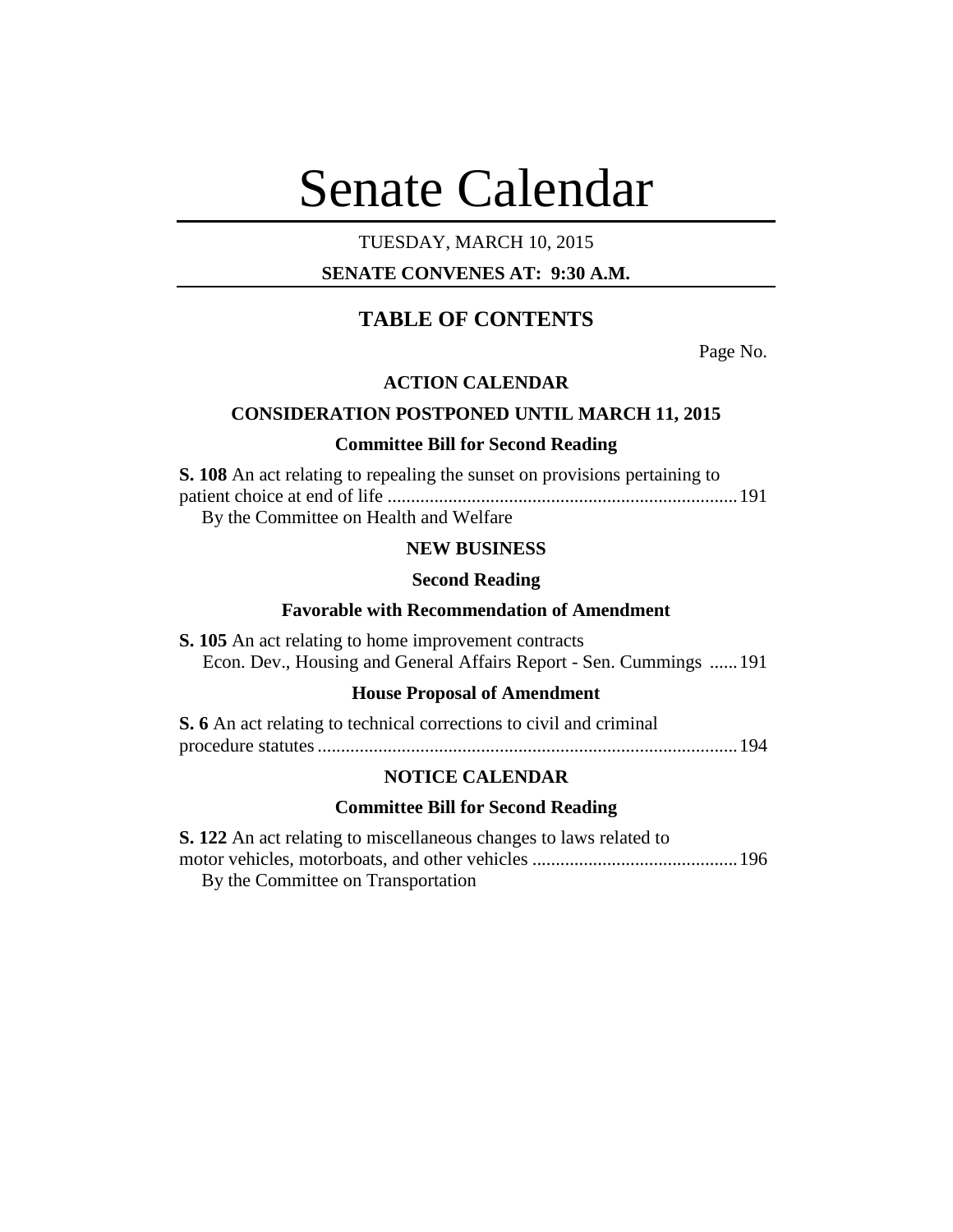#### **ORDERS OF THE DAY**

#### **ACTION CALENDAR**

#### **CONSIDERATION POSTPONED UNTIL MARCH 11, 2015**

#### **Committee Bill for Second Reading**

## **S. 108.**

An act relating to repealing the sunset on provisions pertaining to patient choice at end of life.

By the Committee on Health and Welfare.

**PENDING ACTION**: Second Reading.

#### **NEW BUSINESS**

#### **Second Reading**

#### **Favorable with Recommendation of Amendment**

#### **S. 105.**

An act relating to home improvement contracts.

## **Reported favorably with recommendation of amendment by Senator Cummings for the Committee on Economic Development, Housing & General Affairs.**

The Committee recommends that the bill be amended by striking out all after the enacting clause and inserting in lieu thereof the following:

Sec. 1. 9 V.S.A. chapter 102 is amended to read:

## CHAPTER 102. CONSTRUCTION CONTRACTS

§ 4001. DEFINITIONS

As used in this chapter:

(1) "Contractor" means a person or entity which contracts with an owner to perform work, or provide materials or machinery necessary to perform work on real property.

(2) "Work" means:

(A) to build, alter, repair, or demolish any improvement on, connected with, or on or beneath the surface of any real property, or to excavate, clear, grade, fill, or landscape any real property or to construct driveways, private roadways, highways and bridges, drilled wells, septic, sewage systems, utilities, including trees and shrubbery, or to furnish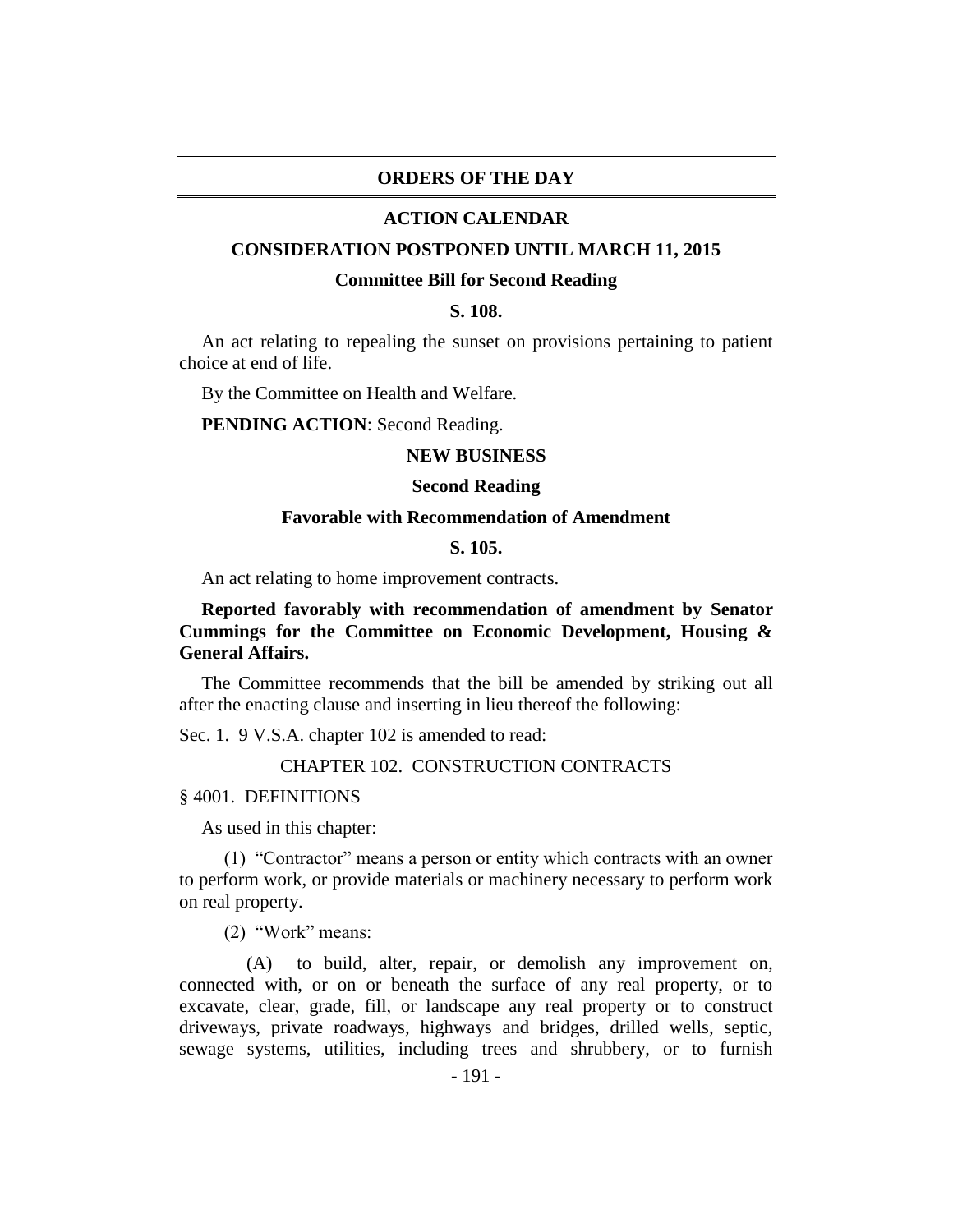materials, for any of such purposes, or to perform any labor upon real property; and."Work" also includes

(B) to provide any design or other professional or skilled services rendered by architects, engineers, land surveyors, landscape architects, and construction managers.

(3) "Owner" means a person or entity having an interest in real property on which work is performed, if the person or entity has agreed to or requested such work. "Owner" includes successors in interest of the owner and agents of the owner acting within their authority. "Owner" shall also include the State of Vermont and instrumentalities and subdivisions of the State of Vermont including municipalities and school districts having an interest in such real property.

(4) "Real property" means real estate, including lands, leaseholds, tenements and hereditaments, and improvements placed thereon.

(5) "Construction contract" means any agreement, whether written or oral, to perform work on any real property located within the State of Vermont.

(6) "Subcontractor" means any person or entity which has contracted to perform work, or provide materials or machinery necessary to perform work for a contractor or another subcontractor in connection with a construction contract.

(7) "Delivery" means receipt by addressee, including first class, registered, or certified mail, hand delivered or transmitted by facsimile machine. Mail, properly addressed, shall be deemed delivered three days from the day it was sent.

(8) "Billing period" means the period agreed to by the parties or, in the absence of an agreement, the calendar month within which work is performed.

(9) "Residential home improvement contract" means a contract between a contractor and an owner for work on residential real estate where the estimated value of the work and materials exceeds \$5,000.00.

(10) "Residential real estate" means a residential structure with one to four dwelling units and the real property on which it is constructed.

\* \* \*

## § 4010. RESIDENTIAL HOME IMPROVEMENT CONTRACTS

(a) Writing required. A residential home improvement contract, and any amendment to the contract, shall be in writing.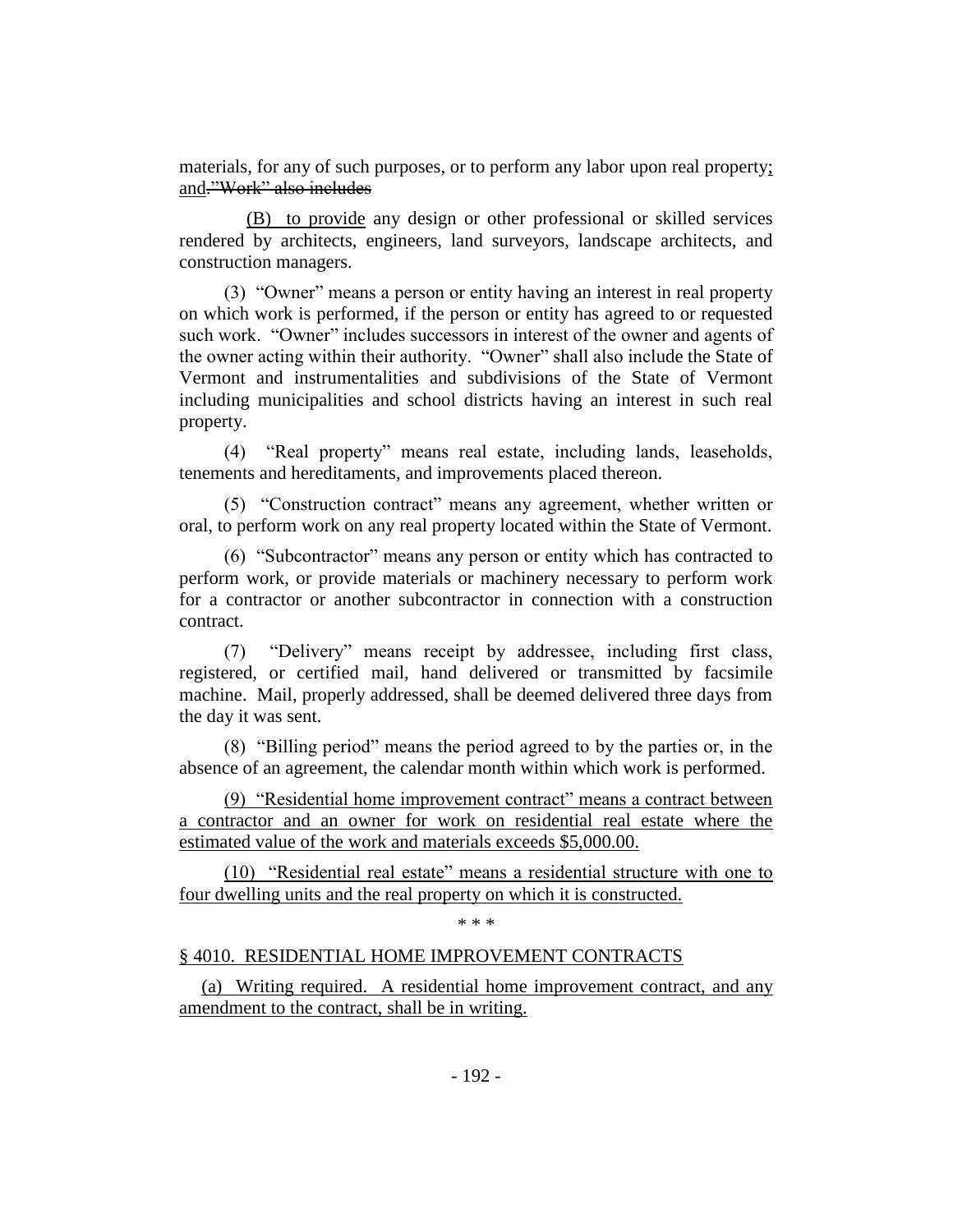(b) Required provisions. A residential home improvement contract shall include the following:

(1) Contract price. One of the following provisions for the price of the contract:

(A) a maximum price for all work and materials;

(B) a statement that billing and payment will be made on a time and materials basis, not to exceed a maximum price; or

(C) a statement that billing and payment will be made on a time and materials basis and that there is no maximum price.

(2) Work dates. A start date and a completion date for work.

(3) Scope of work. A description of the work to be performed and a description of the materials to be used.

(4) Warranty. A provision that reads: "In addition to any additional warranties agreed to by the parties, the contractor warrants that his or her work is free from faulty materials and is performed in a skillful manner according to the standards of the building code applicable for this location."

(5) Change order.

(A) Unless a residential home improvement contract specifies that billing and payment will be made on a time and materials basis and that there is no maximum price, subject to subdivision (5)(B) of this subsection, a provision that the contractor shall not perform any work or procure materials in excess of the maximum price of the contract without prior written approval of the owner.

(B) The contract may provide that an owner can approve a change order verbally or by electronic communication, provided that the owner and contractor shall memorialize the approval in a signed writing within three days of the approval.

(c) Down payment. Unless a residential home improvement contract specifies that billing and payment will be made on a time and materials basis and that there is no maximum price, the contract may require a down payment of up to one-third of the maximum price of the contract, or the price of materials, whichever is greater.

(d) Enforcement and remedies.

(1) A residential home improvement contract shall not include a binding arbitration requirement or any other provision under which an owner waives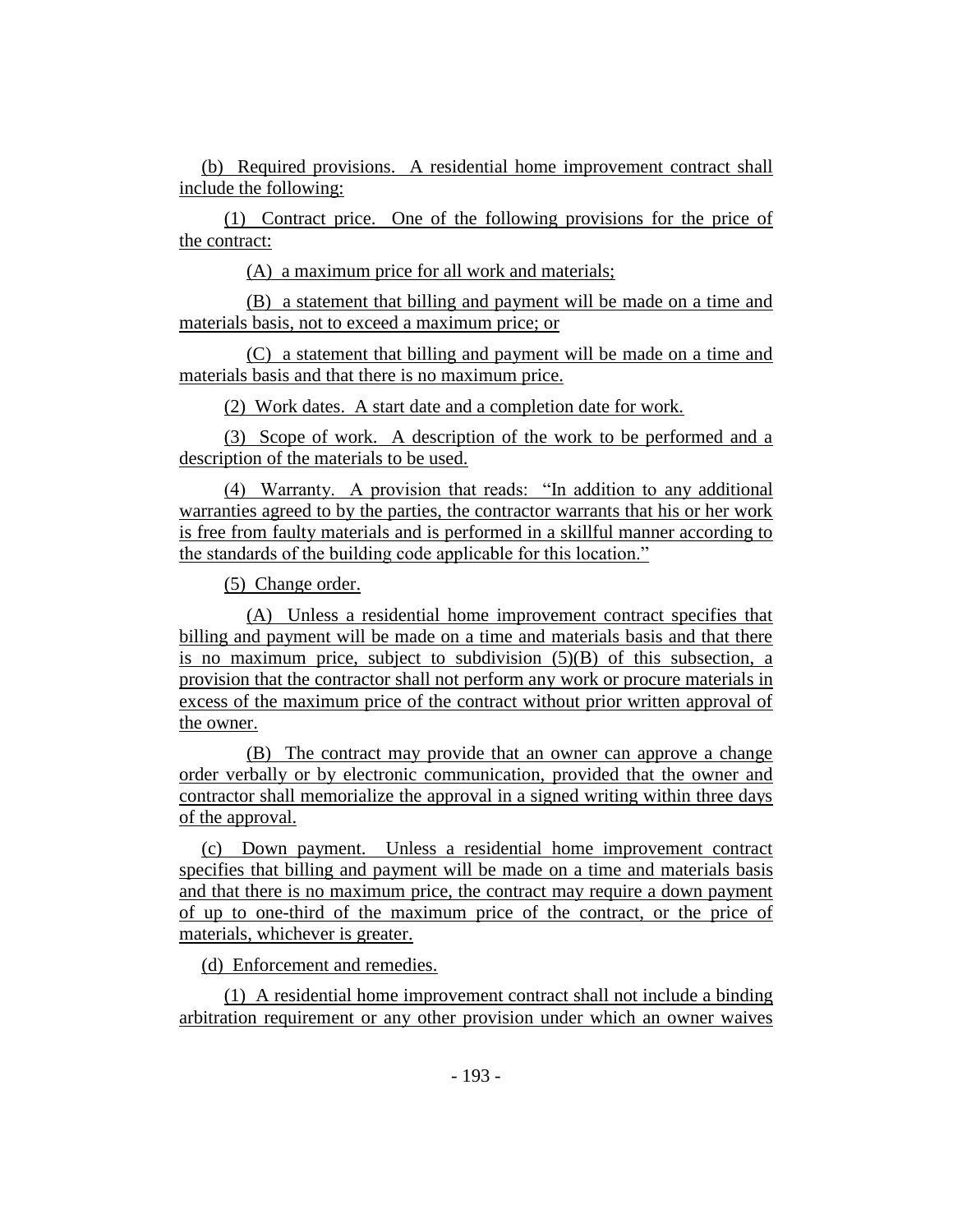his or her right to pursue civil remedies to enforce the contract or resolve a dispute with the contractor.

(2) A contract that does not comply with the provisions of this section shall be unenforceable against an owner.

#### Sec. 2. EFFECTIVE DATE

This act shall take effect on January 1, 2016.

(Committee vote: 5-0-0)

#### **House Proposal of Amendment**

## **S. 6.**

An act relating to technical corrections to civil and criminal procedure statutes.

The House proposes to the Senate to amend the bill by striking all out after the enacting clause and inserting in lieu thereof the following:

Sec. 1. 13 V.S.A. § 1501 is amended to read:

#### § 1501. ESCAPE AND ATTEMPTS TO ESCAPE

\* \* \*

 $(b)(1)$  A person who shall not, while in lawful custody:

 $(1)$  fails (A) fail to return from work release to the correctional facility at the specified time, or visits other than the specified place, as required by the order issued in accordance with 28 V.S.A. § 753;

 $(2)$  fails (B) fail to return from furlough to the correctional facility at the specified time, or visits other than the specified place, as required by the order issued in accordance with 28 V.S.A. § 808, 808a, 808b, or 808c;

(3) escapes or attempts (C) escape or attempt to escape while on release from a correctional facility to do work in the service of such facility or of the Department of Corrections in accordance with 28 V.S.A. § 758; or

(4) escapes or attempts (D) escape elope or attempt to escape elope from the Vermont State Hospital, or its successor in interest Psychiatric Care Hospital or a participating hospital, when confined by court order pursuant to chapter 157 of this title, or when transferred there pursuant to 28 V.S.A. § 703 and while still serving a sentence, shall be imprisoned for not more than five years or fined not more than \$1,000.00, or both.

(2) A person who violates this subsection shall be imprisoned for not more than five years or fined not more than \$1,000.00, or both.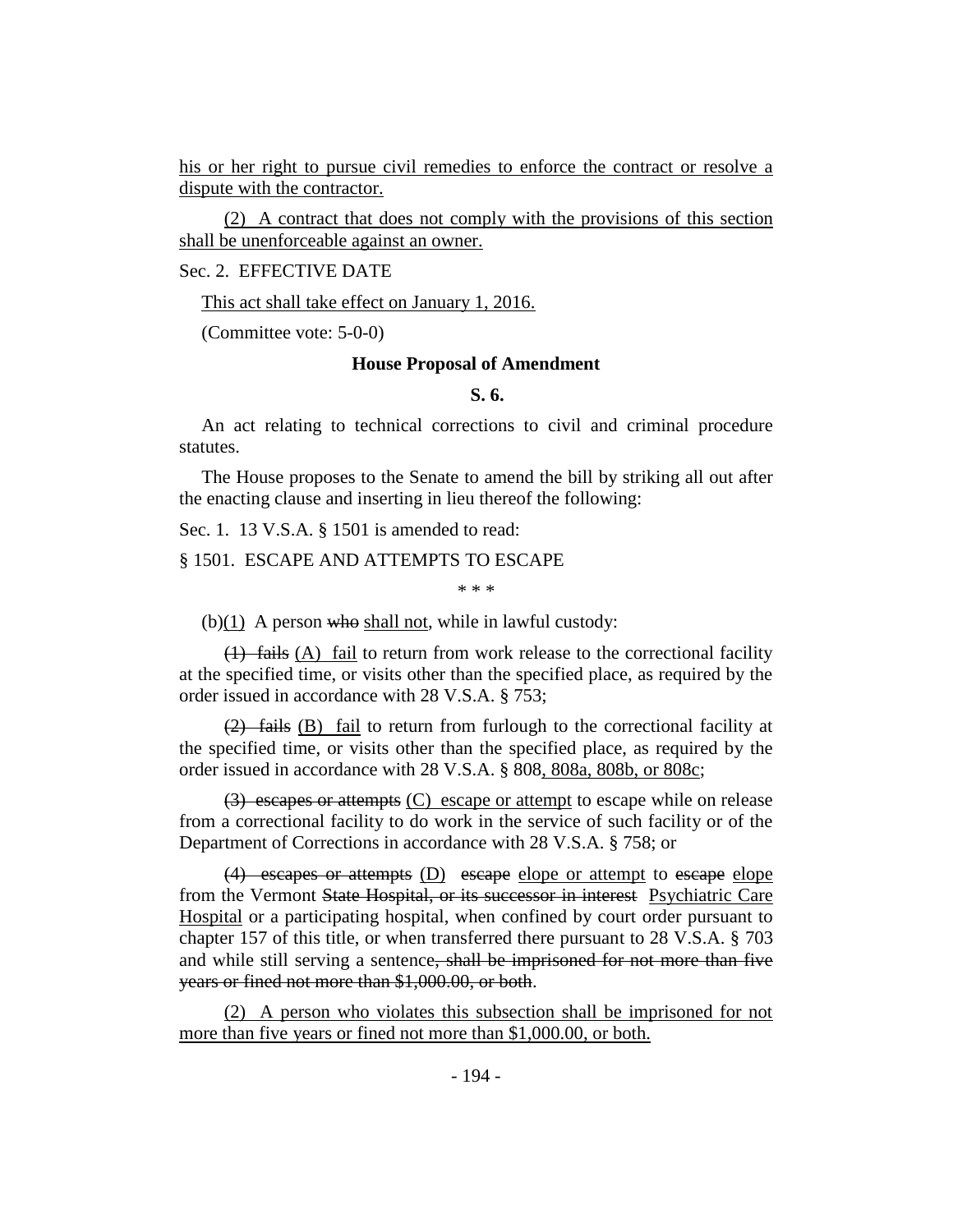\* \* \*

(d) As used in this section:

\* \* \*

(3) "Successor in interest" shall mean the mental health hospital owned and operated by the State that provides acute inpatient care and replaces the Vermont State Hospital. [Repealed.]

Sec. 2. 13 V.S.A. § 5321 is amended to read:

§ 5321. APPEARANCE BY VICTIM

\* \* \*

(c) In accordance with court Court rules, at the sentencing hearing, the court Court shall ask if the victim is present and, if so, whether the victim would like to be heard regarding sentencing. in In imposing sentence, the court Court shall consider any views offered at the hearing by the victim. if If the victim is not present, the court Court shall ask whether the victim has expressed, either orally or in writing, views regarding sentencing and shall take those views into consideration in imposing sentence.

(d) At or before the sentencing hearing, the prosecutor's office shall instruct the victim of a listed crime, in all cases where the eourt Court imposes a sentence which includes a period of incarceration, that a sentence of incarceration is to the custody of the commissioner of corrections Commissioner of Corrections and that the commissioner of corrections Commissioner of Corrections has the authority to affect the actual time the defendant shall serve in incarceration through good time credit, furlough, work-release, and other early release programs. in In addition, the prosecutor's office shall explain the significance of a minimum and maximum sentence to the victim and shall also explain the function of parole and how it may affect the actual amount of time the defendant may be incarcerated.

\* \* \*

Sec. 3. 13 V.S.A. § 5574 is amended to read:

#### § 5574. BURDEN OF PROOF; JUDGMENT; DAMAGES

(a) A claimant shall be entitled to judgment in an action under this subchapter if the claimant establishes each of the following by clear and convincing evidence:

\* \* \*

- 195 -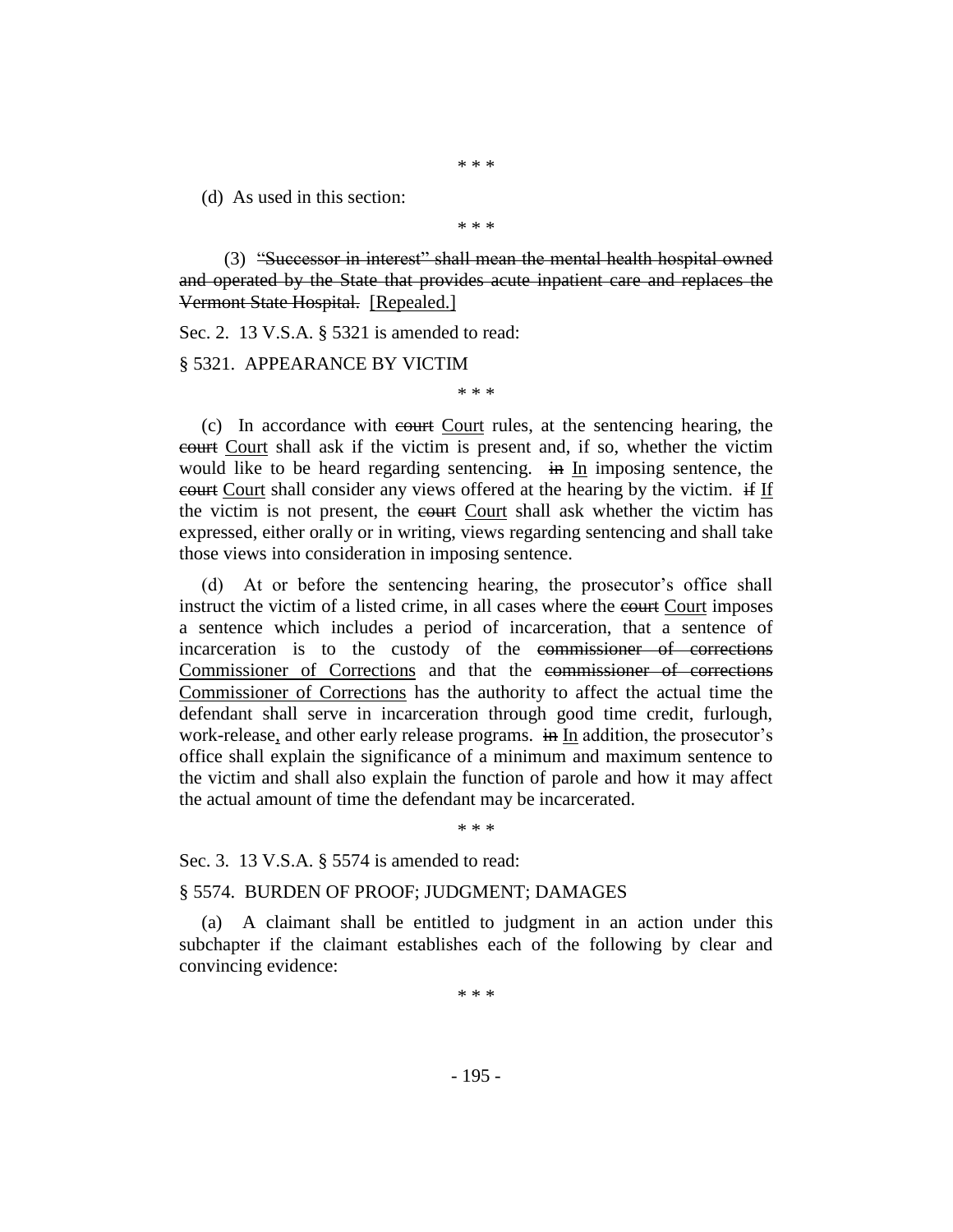(2)(A) The the complainant's conviction was reversed or vacated, the complainant's information or indictment was dismissed, or the complainant was acquitted after a second or subsequent trial.; or

(B) The the complainant was pardoned for the crime for which he or she was sentenced.

\* \* \*

Sec. 4. 33 V.S.A. § 5308(a)(4) is amended to read:

(4) The custodial parent, guardian, or guardian custodian has abandoned the child.

Sec. 5. 2014 Acts and Resolves No. 126, Sec. 7 is amended to read:

#### Sec. 7. EFFECTIVE DATE

This act shall take effect on July 1, 2014, and shall apply to restitution orders issued after that date; provided, however, that notwithstanding 1 V.S.A. § 214, Secs. 1, 3, 4, 5, and 6 shall also apply retroactively to restitution orders issued on or before July 1, 2014.

## Sec. 6. EFFECTIVE DATE

This act shall take effect on passage.

#### **NOTICE CALENDAR**

#### **Committee Bill for Second Reading**

#### **S. 122.**

An act relating to miscellaneous changes to laws related to motor vehicles, motorboats, and other vehicles.

By the Committee on Transportation.

#### **FOR INFORMATION ONLY**

#### **CROSSOVER DEADLINES**

The Senate Rules Committee established the following Crossover deadlines:

(1) All **Senate** bills must be reported out of the last committee of reference (including the Committees on Appropriations and Finance, except as provided below in (2) and the exceptions listed below) on or before **Friday, March 13, 2015**, and filed with the Secretary of the Senate so that they may be placed on the Calendar for Notice the next legislative day.